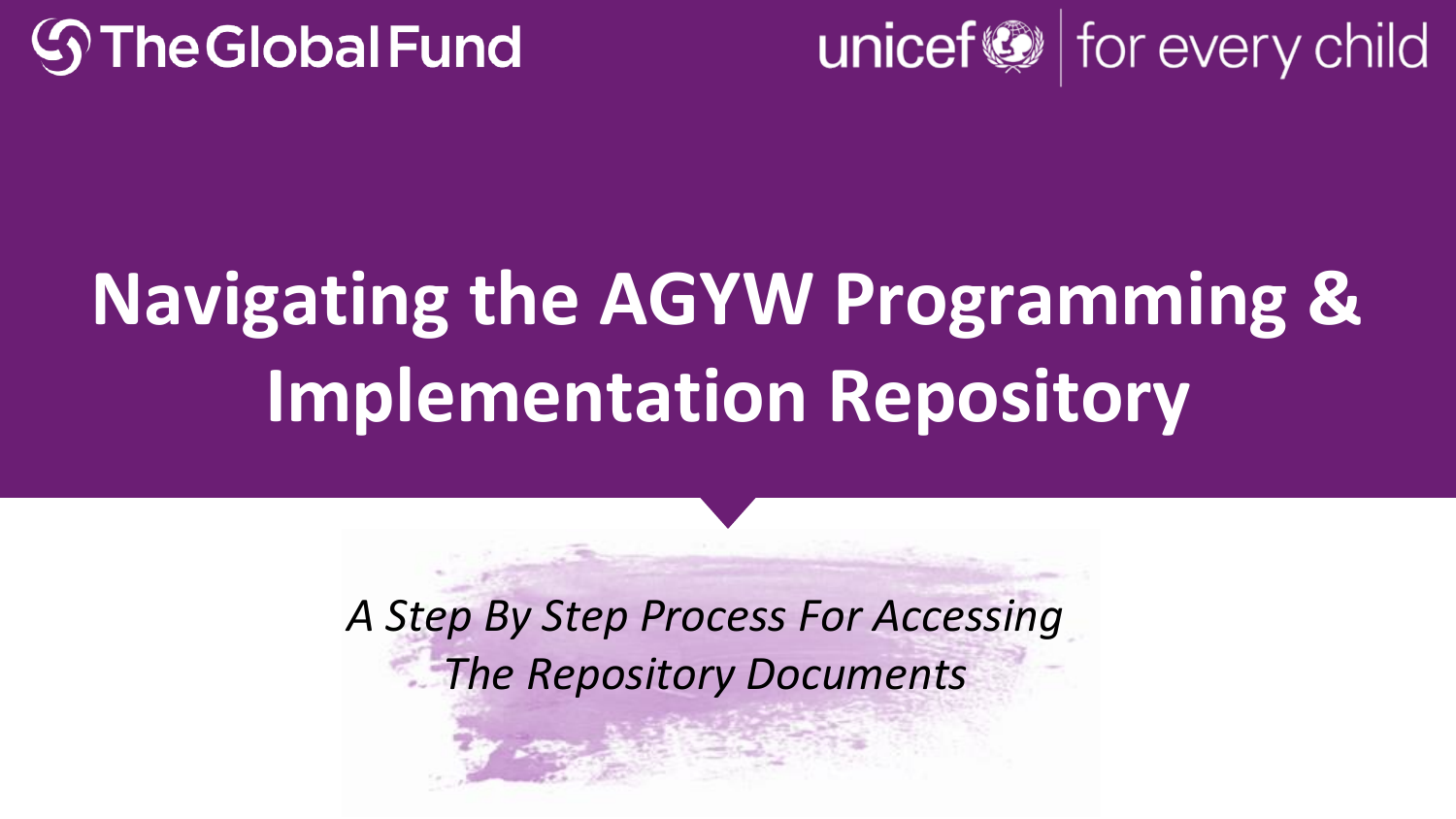#### Brief Introduction to the AGYW Repository

This repository includes **resources relevant to AGYW programming** that have been collated to support enhanced implementation and programming of Global Fund Catalytic funding for HIV prevention among AGYW in Eastern and Southern Africa.

The resources are housed on Google drive  $\triangle$  which is accessible without a gmail account using the links provided on [slide 4](#page-3-0).

 $unicef$  for every child

A google sheets catalogue  $\blacksquare$  (similar to an excel) has been developed that lists all the included documents with links to the relevant websites of origin for easy searching of available resources.

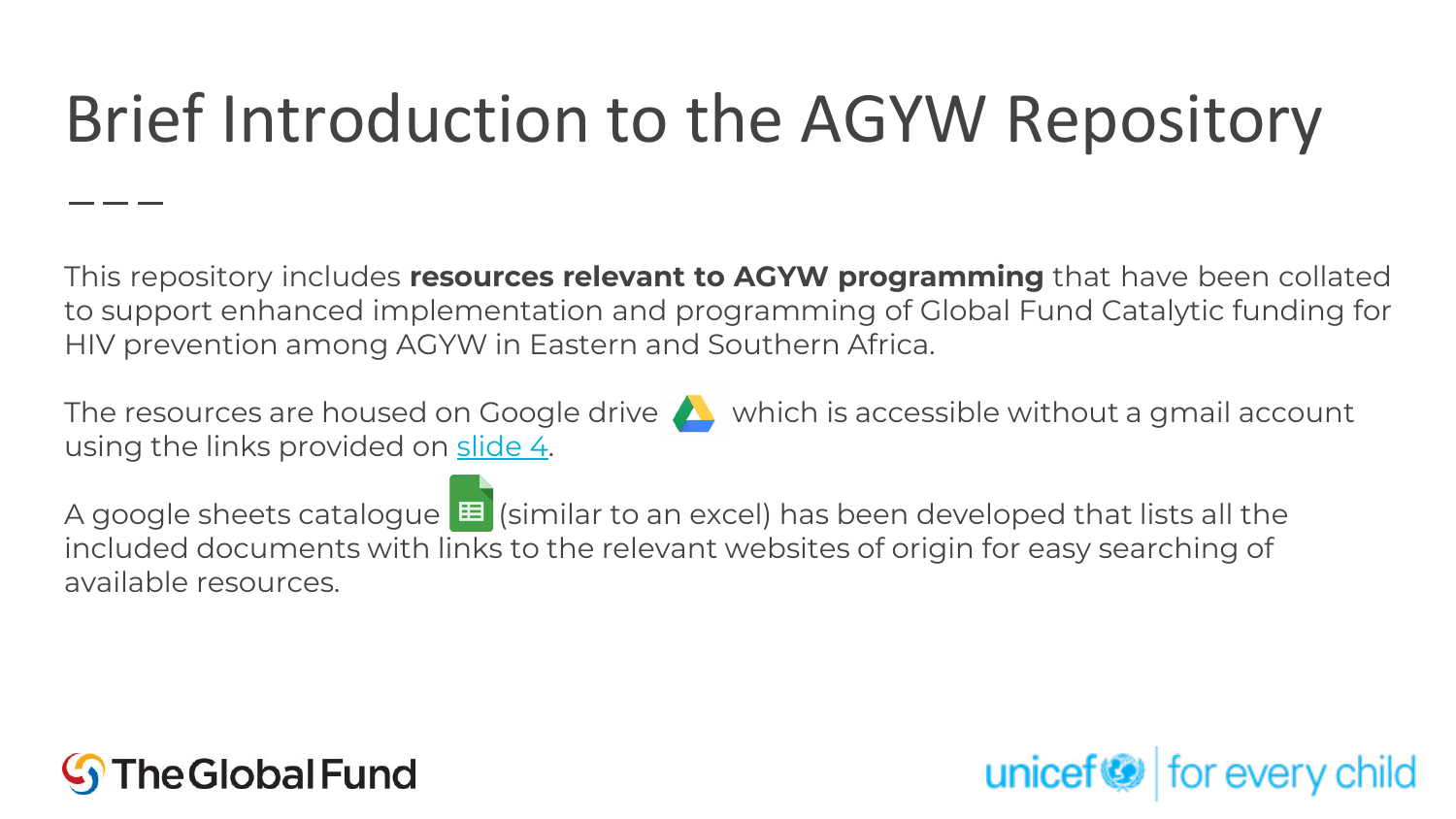#### Contents of the AGYW Repository

The repository includes the following **types of documents**:

- **Implementation tools, reviews, and country experiences** *I.e. Coalition for Adolescent Girls (2015), Toolkit for Meaningful Adolescent Girl Engagement*
- **Training and facilitator manuals** *I.e. UNESCO (2016), CONNECT WITH RESPECT: Preventing gender-based violence in schools*
- **Monitoring, evaluation and quality documents**

*I.e. UNICEF (2016), Collecting and Reporting of Sex- and Age- Disaggregated Data on Adolescents at the Sub-National Level* 

#### ○ **Guidelines**

*I.e.* WHO *(2018),* WHO recommendations on adolescent sexual and reproductive health and rights

The documents are stored in coloured folders under the broad topic headings of:

**1)** General Programming, **2)** Services, **3)** HIV Prevention Interventions*,* **4)** Identification & Demand creation, **5)** HIV Treatment & Retention, and **6)** Advocacy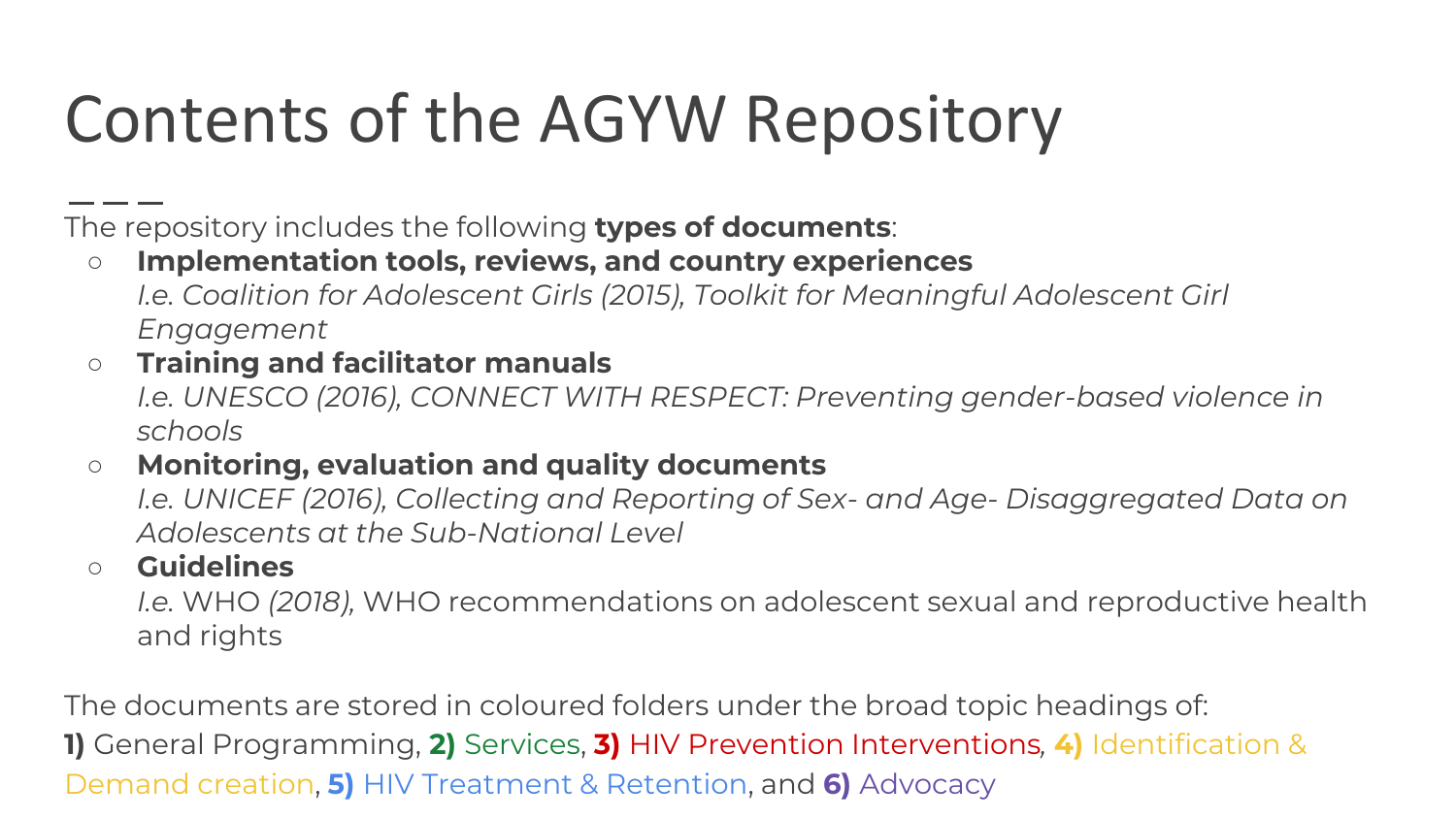## <span id="page-3-0"></span>Accessing the AGYW Repository Google Drive



To access the google sheet catalogue of included documents **click this link:** 申 AGYW Repository - [google sheet catalogue \(view only\)](https://docs.google.com/spreadsheets/d/1xmJlXzoP6CgC9fdiZxUNvGaiv8VYuuesejHQyL6GDb0/edit?usp=sharing)

To access the full repository google drive **click this link:** [AGYW Programming & Implementation Repository \(view only\)](https://drive.google.com/drive/folders/14JFEQFp24NvkgjpZ7FLt2HzOBz6pVVSh?usp=sharing)

**A google account is not required to access** the folders or files.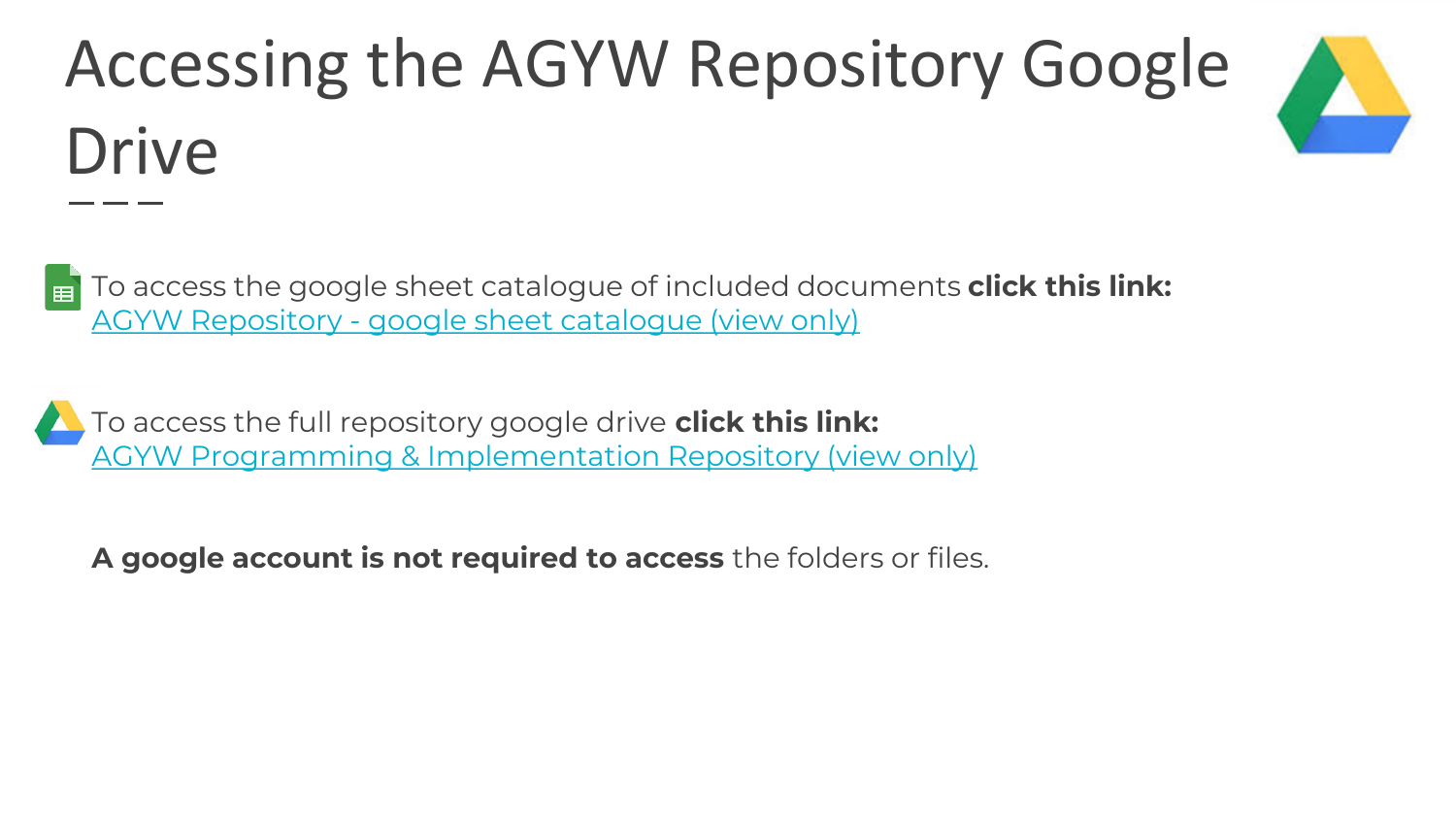### Folder Organization



|            |        | My Drive > AGYW Programming & Implementation Repository $\sim$  |                     |             |                                     |  |  |
|------------|--------|-----------------------------------------------------------------|---------------------|-------------|-------------------------------------|--|--|
| Citer Dipe | Name 个 |                                                                 | Owner               |             |                                     |  |  |
|            | Е      | Repository of AGYW Programming & Implementation Documents       | <b>TAKES YOU TO</b> | My          | > AGYW Programming & Implementati > |  |  |
|            | Ŧ      | Catelogue of available documents $\stackrel{\circ}{\leftarrow}$ | me                  | Name 个<br>E | 1. General Programming              |  |  |
|            |        | Navigating the AGYW Programming & Implementation Respository =  | me                  | ∣ El        | 2. Services                         |  |  |
|            |        |                                                                 |                     | A           | 3. HIV Prevention Interventions     |  |  |
|            |        |                                                                 |                     |             | 4. Identification & Demand Creation |  |  |
|            |        |                                                                 |                     | вe.         | 5. HIV Treatment & Retention        |  |  |
|            |        |                                                                 |                     | -41         | 6. Advocacy                         |  |  |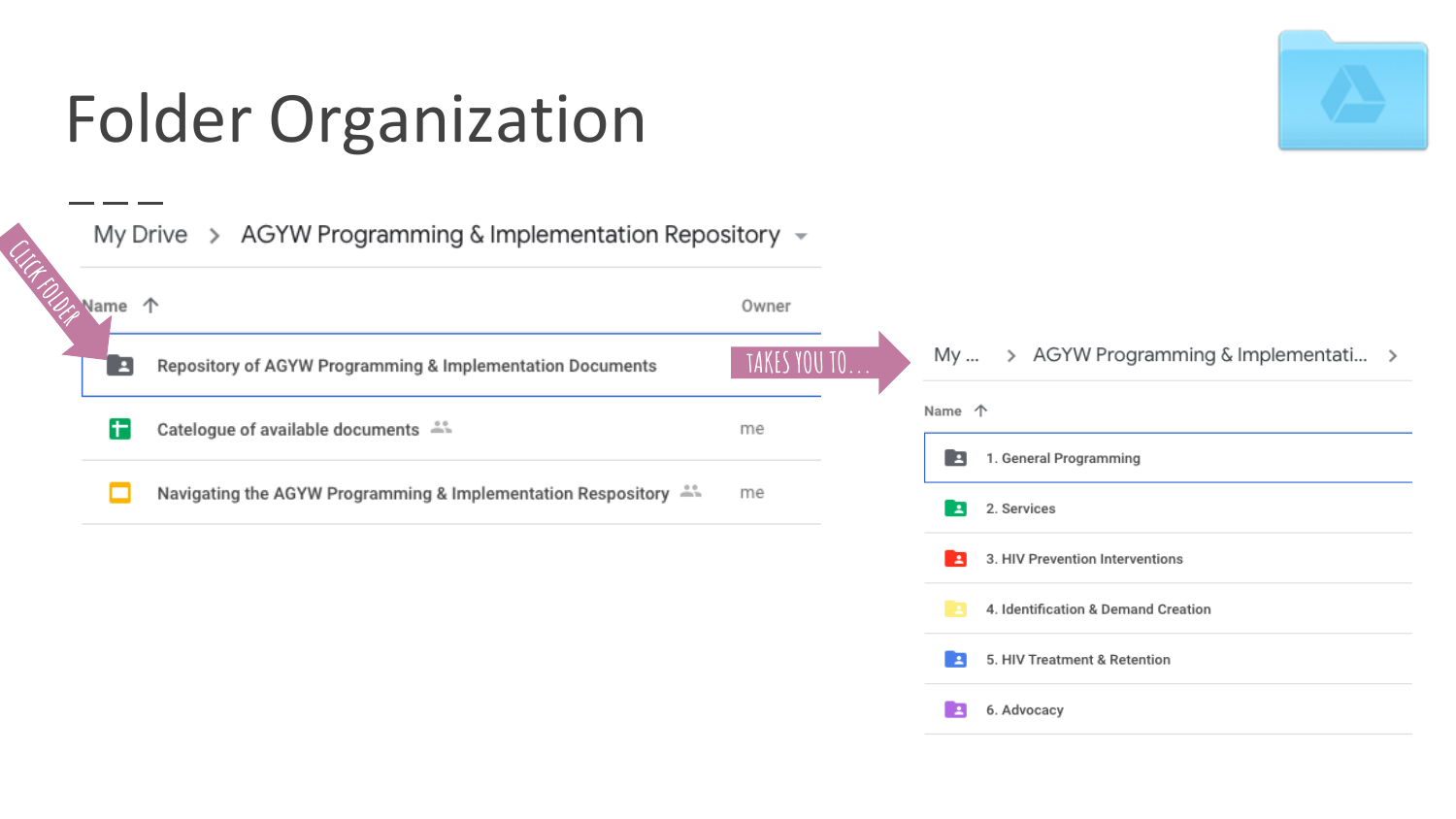#### Google Sheet Catalogue

Snapshot of headings used in the google sheet catalogue of included document. The categorisation has been developed to ease of navigation.

| ORG/<br><b>AUTHOR</b>       | <b>TITLE</b>                                                                                       | <b>ABREV</b><br><b>NAME</b> | <b>DATE</b> | <b>COUNTRY</b><br>/ REGION<br>/ GLOBAL | <b>DOCUMENT</b><br><b>TYPE</b> | <b>FOLDER</b>                                 | SUB-<br><b>CATEGORY</b>           | SUB-<br><b>CATEGOR</b><br>Y <sub>2</sub> | <b>POPULATI</b><br><b>ON FOCUS</b> | <b>ONLINE URL</b>                                                                                                                                                 |
|-----------------------------|----------------------------------------------------------------------------------------------------|-----------------------------|-------------|----------------------------------------|--------------------------------|-----------------------------------------------|-----------------------------------|------------------------------------------|------------------------------------|-------------------------------------------------------------------------------------------------------------------------------------------------------------------|
| Johns Hopkins<br>University | Advancing Male<br>Engagement in<br>Family Planning +<br>Reproductive<br>Health an Advocacy<br>Tool |                             | 2019        | Global                                 | Implementation<br>Tool         | <b>Advocacy</b>                               | Family<br>Planning/<br><b>SRH</b> | Engaging<br>Men and<br>boys              | Men and<br>Adolescent<br>Boys      | https://www.famil<br>yplanning 2020.or<br>g/resources/adva<br>ncing-male-<br>engagement-<br>family-planning-<br>and-<br>reproductive-<br>health-advocacy-<br>tool |
| Population<br>Council       | The Girl Roster: A<br><b>Practical Tool for</b><br>Strengthening Girl-<br>Centered<br>Programming  |                             | 2019        | Global                                 | Implementation<br>Tool (brief) | <b>Identification</b><br>& demand<br>creation | Identificatio   At Risk<br>l n    | <b>AGYW</b>                              | <b>AGYW</b>                        | https://www.popc<br>ouncil.org/resear<br>ch/girl-roster                                                                                                           |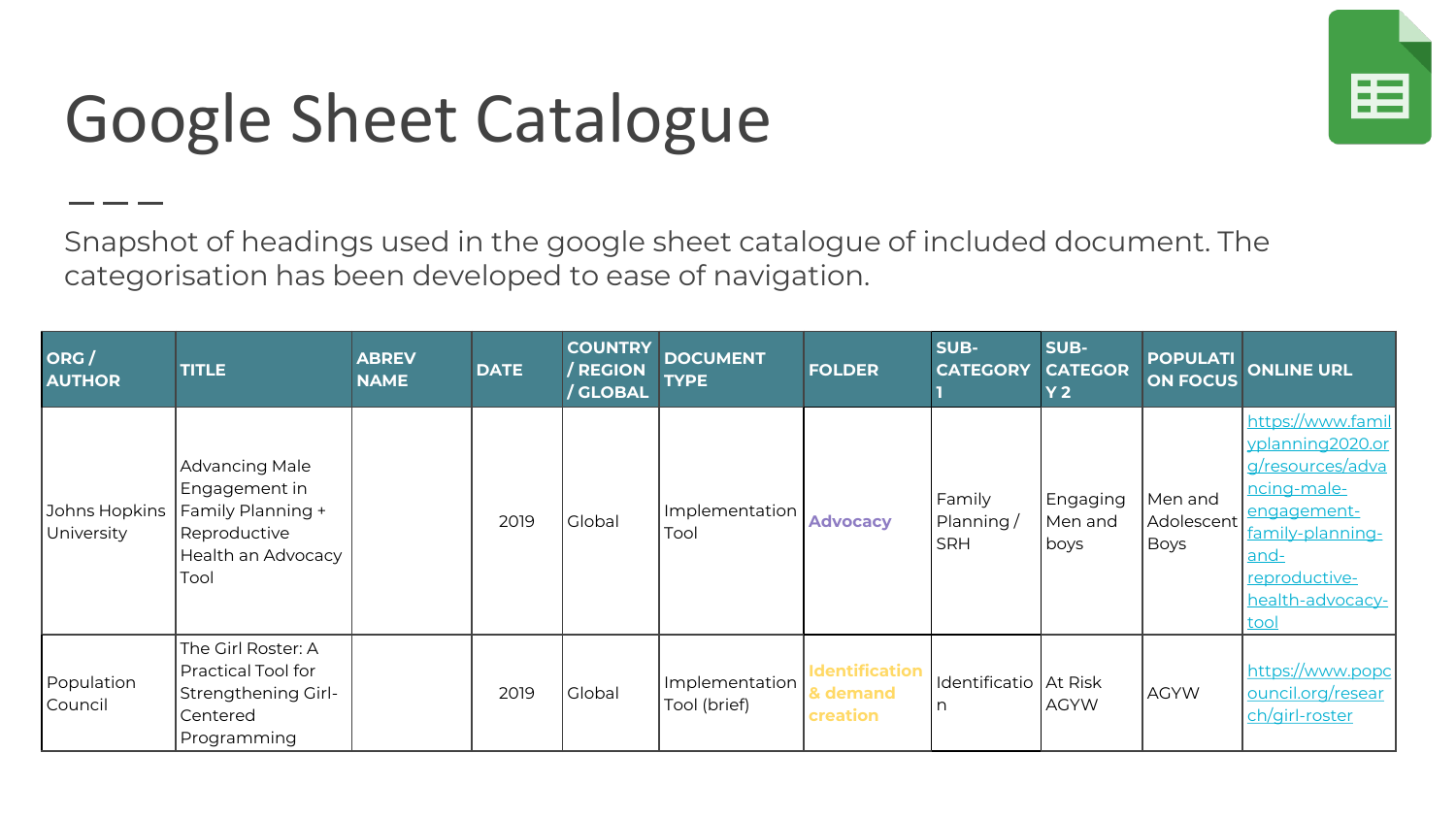

### Google Sheet Catalogue - Searching

*There are two options for searching the google sheets catalogue, as follows:*

**1.** Click on **Ctrl + F** on your keyboard to search the spreadsheet using a key word i.e. "READY"



**2.** Use the **column filters** to sort spreadsheet by keywords i.e. Sub-Category 1 column and filter for Gender Based Violence - *example on next slide...*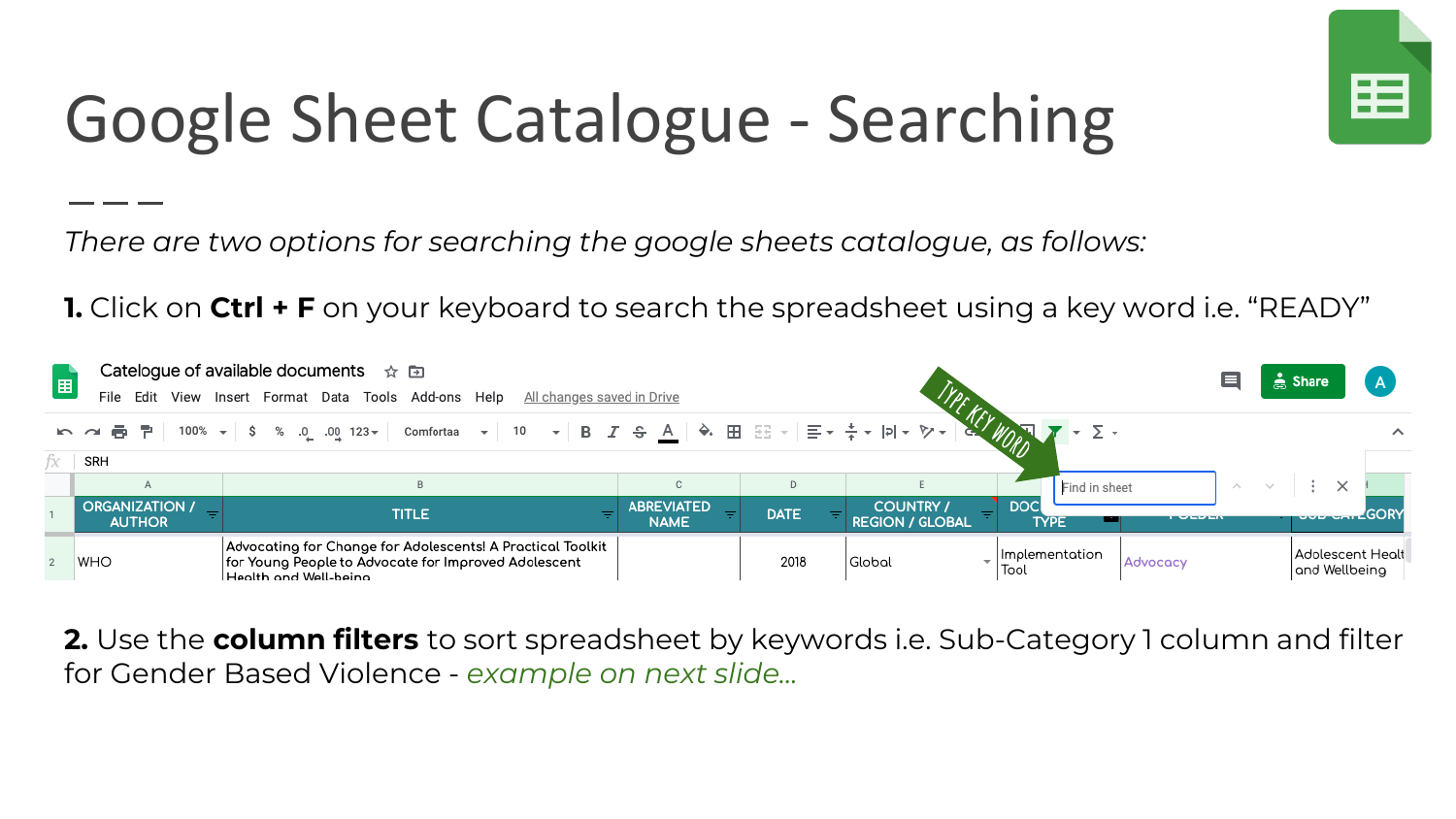

### Google Sheet Catalogue - Searching

\_ \_ \_

**2.** Use the **column filters** to sort spreadsheet by keywords *i.e. Sub-Category 1 column* and filter by *Gender Based Violence* 

| Dy Ochach Dasca violence                 |             | H                            |                              |   |  | G    |            | H                        |                            |       |                                |
|------------------------------------------|-------------|------------------------------|------------------------------|---|--|------|------------|--------------------------|----------------------------|-------|--------------------------------|
|                                          |             | <b>FOLDER</b>                | <b>SUB-CATEGORY 1</b>        |   |  |      |            | <b>FOLDER</b>            | $=$ SUB-CATEGORY 1 $=$ SUE |       |                                |
|                                          | Adv         | Sort $A \rightarrow Z$       |                              |   |  | tion | Adv        | Sort $A \rightarrow Z$   |                            |       |                                |
|                                          |             | Sort $Z \rightarrow A$       |                              |   |  |      |            | Sort $Z \rightarrow A$   |                            |       |                                |
|                                          | Adv         | Sort by color                |                              |   |  | tion | Adv        | Sort by color            |                            |       |                                |
| <b>UTCH TO FILTER</b>                    | Adv         |                              |                              |   |  | tion | Adv        |                          | Eng<br>boys                |       |                                |
|                                          |             | Filter by color              |                              |   |  |      |            | Filter by color          |                            |       |                                |
|                                          | Adı         | ▶ Filter by condition        |                              |   |  |      | Adv        | ▶ Filter by condition    |                            |       | Click on select                |
| SUB-CATEGORY 1 SUB-                      |             | ▼ Filter by values           |                              |   |  | tion | Adv        | Filter by values         |                            |       | all to return to               |
| MPE KEY MORD<br>Adolescent Health        |             | Pelect all - Clear           |                              |   |  | tion | Adv        | Select all - Clear       | LLILK                      |       | the full<br>spreadsheet of     |
| and Wellbeing                            |             | Gender based violence        |                              | Q |  | tion | Adv        |                          | Q                          |       | documents.<br>Click clear to   |
| Comprehensive                            | Adv         | <b>Gender Based Violence</b> |                              |   |  | tion | Adv        | $\checkmark$ (Blanks)    |                            |       |                                |
| Sexuality Education                      | Cre         |                              | Gender Based Violence / Life |   |  | tion | lde        | √ Access HTC & Treatment |                            |       |                                |
| Engc<br>Family Planning /<br>SRH<br>boys | Ider<br>Cre | UICK OK                      | der Based Violence / Viole   |   |  | tion | lde<br>Cre | <b>CACCER Health</b>     |                            | At Ri | erase your<br>search and start |
|                                          | ldel        |                              |                              |   |  | tion |            |                          |                            | SRH   | again.                         |
|                                          |             | Cancel                       | <b>OK</b>                    |   |  |      |            | Cance <sub>r</sub>       | <b>OK</b>                  |       |                                |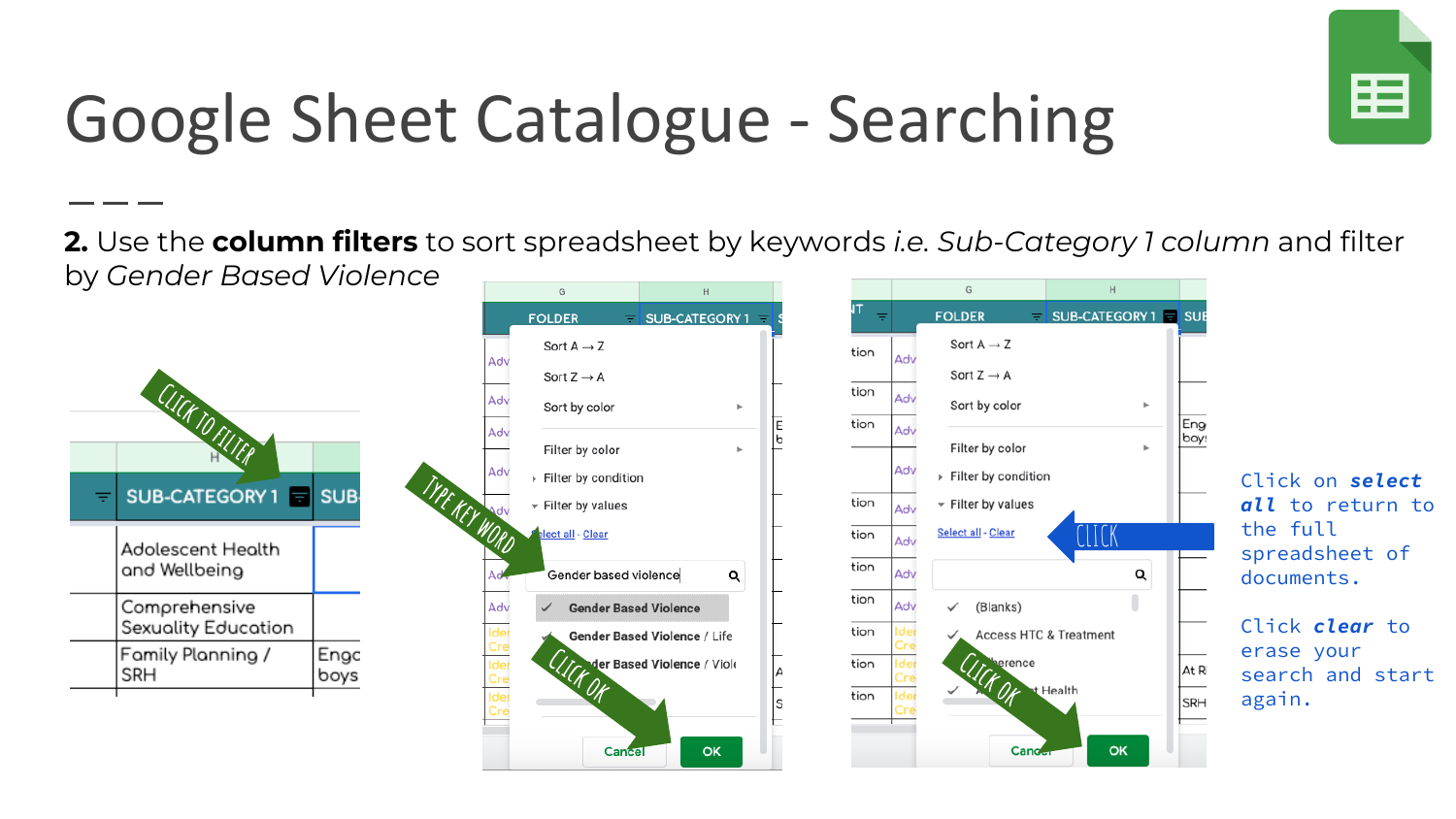### Summary methods used

#### **Key data sources**

- Google searches
	- Grey literature search
- Key partner organization resources search

#### **Inclusion criteria**

- African region and global / international documentation.
- Topic areas in line with Global Fund modular
- framework
- Synthesised evidence and programme experiences with transferable implementation lessons
- Types of documents:
	- Implementation tools, reviews, and country experiences
	- Training manuals and facilitator manuals
	- Monitoring and evaluation
	- Guidelines

#### **Exclusion criteria**

- Documentation specific to a non-African region.
- Documentation older than 10 years old.
- **Broad population interventions** 
	- that are not targeted at adolescents or young people or adult women.